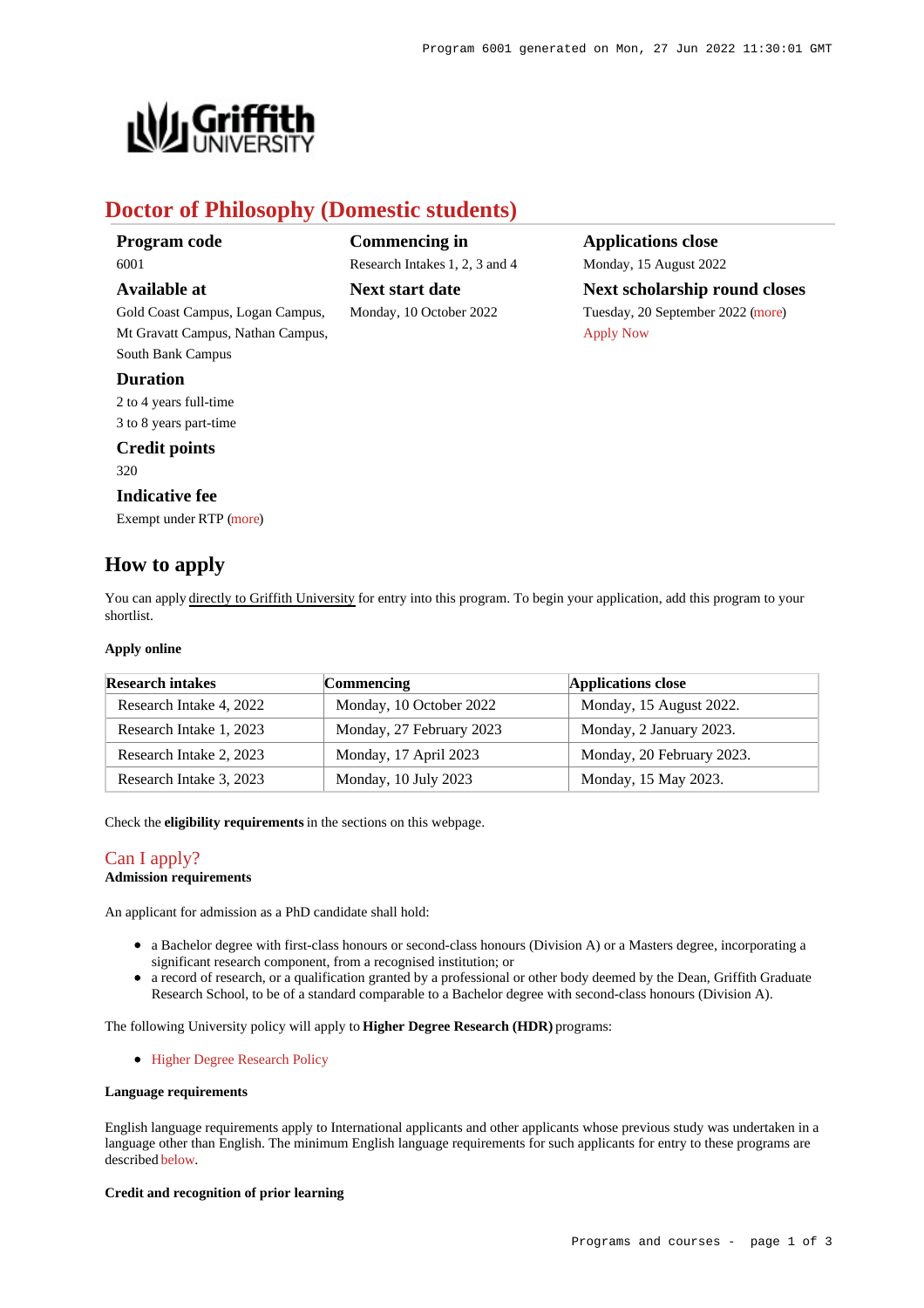Griffith University awards credit for prior learning which may relate to prior formal learning or prior informal and non-formal learning. For more information see [below](https://www148.griffith.edu.au/programs-courses/Program/6001/HowToApply/Domestic#credit).

## [What is the application process?](https://www148.griffith.edu.au/programs-courses/Program/6001/HowToApply/Domestic#process)

### **How to apply**

To **prepare** for completing your application online, you will need to:

- check the Admission and English Language Proficiency requirements to find out if you are academically qualified to apply for this program;
- check any program fees applicable to you if you were to undertake this program;
- develop a proposed Research Topic and Research Proposal in your area of interest;
- identify at least one potential Griffith supervisor who has reviewed your Research Proposal and has agreed to supervise you;
- identify two Academic Referees who are willing to act as a Referee on your behalf;
- $\bullet$  develop a Curriculum Vitae (CV).

More detail on each of the above preparation steps including what to feature in your Research Proposal or CV and how to find a supervisor are outlined on the [Research Study - How to apply](https://www.griffith.edu.au/research-study/apply) website.

#### **Applying**

Once you are ready to apply, you can add this program to your shortlist at the top of this page or [apply for this program now](https://www148.griffith.edu.au/online-admissions/Start/Index/DIRECT_HDR?applicationTemplateType=ONRSCH) (a maximum of three preferences is allowed).

Griffith will assess your first preference and will only assess subsequent preferences if you are not successful.

Once you have submitted your application, you will be sent an email about how to track your application.

For a full list of your incomplete or submitted applications, please [view your application list](https://www148.griffith.edu.au/online-admissions/shortlist/applications).

Four research intakes are available for commencement throughout the year. Applications for admission close 8 weeks prior to the intake date. The application close date current shown is for the next available intake. You can refer to future intake dates [here](https://www.griffith.edu.au/research-study/degrees).

#### **Scholarships**

Applicants wishing to commence in Research Intake 1 should lodge their application prior to the closing date listed at the top of this page. Applicants applying to commence at any other time should submit their application at least four months before their preferred intake date. Refer to the [Scholarship Key Dates](https://www.griffith.edu.au/research-study/scholarships#keydates) for further information.

## [What are the language requirements?](https://www148.griffith.edu.au/programs-courses/Program/6001/HowToApply/Domestic#language)

#### **Language requirements**

English language requirements apply to International applicants and other applicants whose previous study was undertaken in a language other than English.

All Higher Degree Research (HDR) applicants are expected to have reached an appropriate level of proficiency in English. International applicants must provide documentary evidence of their English Language Proficiency (ELP). Further, there may be occasions when a Head of Element or Dean feels it is appropriate to seek confirmation of ELP from applicants for whom there is no formal requirement to provide evidence of ELP (for example, Australian citizens or applicants with permanent resident status whose tertiary studies were not conducted in English or International applicants who have undertaken some studies in English). Full documentary evidence in support of English proficiency must be submitted with applications for candidature.

The minimum English Language proficiency requirements for applicants to **Higher Degree Research (HDR)** programs are as follows:

- A minimum overall band score of 6.5 on the IELTS (Academic) with no band score less than 6.0
- OR a minimum score of 575 on the paper-based TOEFL including a score of no less than 5.0 on the TWE
- *OR* a score of 79 on the internet-based (iBT) TOEFL with no sub-score less than 19
- OR a score of no less than 3+ in each skill of the ISLPR (conducted by ISLPR Language Services only)
- OR a minimum overall score of 176 (no score less than 169) on C1 Advanced (formerly Cambridge Certificate in Advanced English) **or** C2 Proficiency (formerly Cambridge Certificate of Proficiency in English)
- OR an overall score of 58 in the Pearson Test of English (Academic) with no score less than 50.

English test results must be no more than two years old at the time of application.

Applicants should be aware that these test scores are the minimum scores required by Griffith University for most disciplinary areas and that some elements may require higher levels of proficiency.